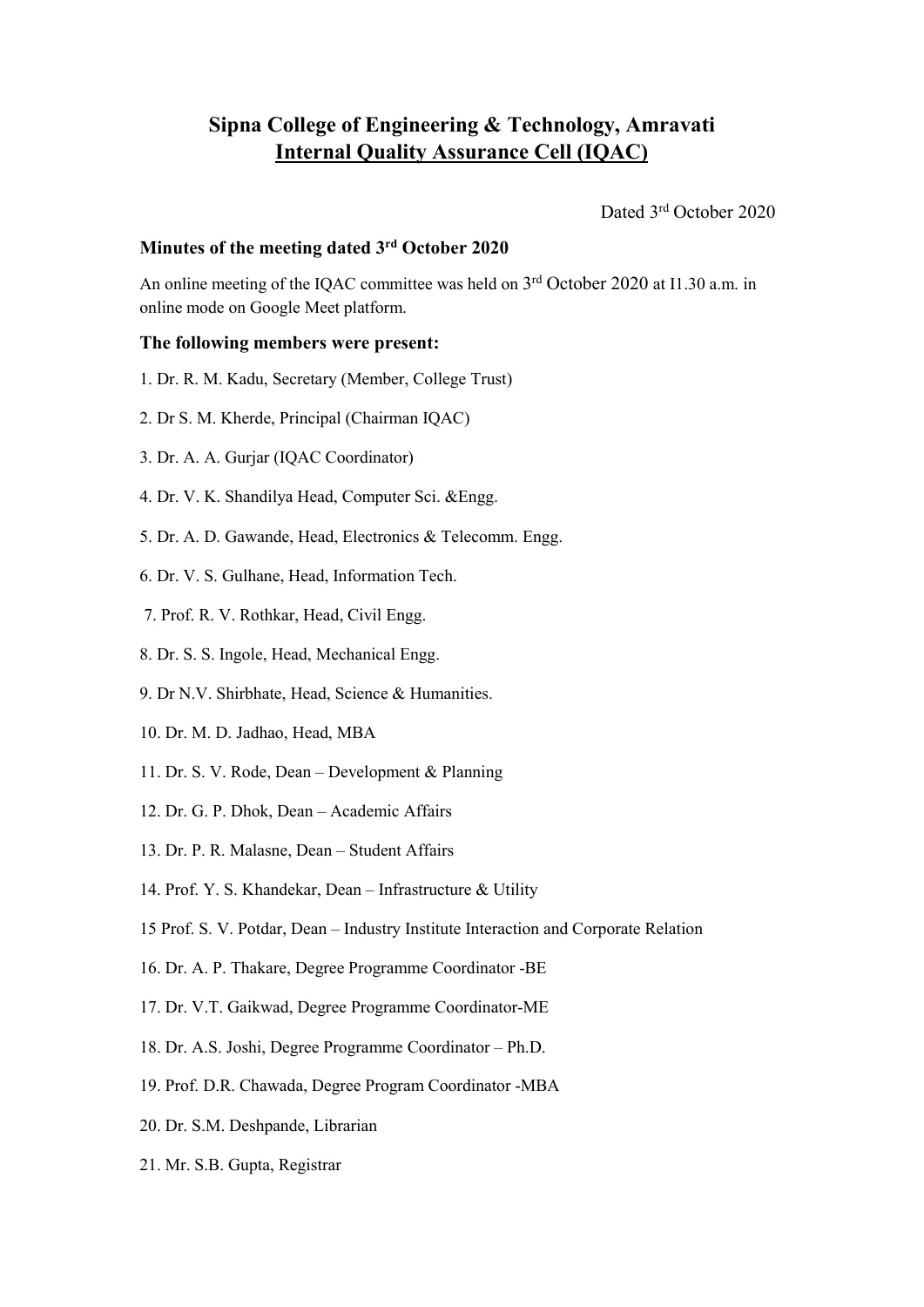22. Ms. Khyati P. Mehare, Student Representative

#### **Agenda:**

- 1. To confirm the minutes of the last meeting.
- 2. To discuss about the status of submission of AQAR to NAAC Bangalore for the Academic year 2019-20.
- 3. Review of Academic activities from  $17<sup>th</sup>$  August 2020.
- 4. To discuss about R & D activities and status of Research Proposals.
- 5. Review of department wise online Seminars, Workshops and STTPs.
- 6. To discuss about the student feedback.
- 7. To discuss about the first sessional examination of higher classes.
- 8. To discuss about the schedule of Academic & Administrative Audit for Odd semester of Academic Year 2020-21.
- 9. Any other subject with permission of Chair.

#### **Following points were discussed:**

- i. The minutes of the last meeting were unanimously approved.
- ii. IQAC Coordinator Dr. Ajay A. Gurjar informed about the change of schedule for online submission of AQAR to NAAC Bangalore. He informed that the submission deadline has been extended to 30<sup>th</sup> May 2020. He also added that the data of each criteria has been received from allCoordinators and uploading of data is in progress.
- iii. Dean Academics Dr. G. P. Dhok briefed about the online classes conducted by each department on Google Meet platform. IQAC discussed about number of lectures conducted by each department and attendance of students in online mode. It has been noted that the problems are faced by the students residing in remote areas with internet connectivity issues.
- iv. Dean Development & Planning, Dr S. V. Rode shared that one AICTE-ISTE Induction/Refresher Programmes, one Grant for organizing conference (National Level), three Research promotion Scheme (RPS), two Modernization and Removal of Obsolescence (Modrobs) proposals are in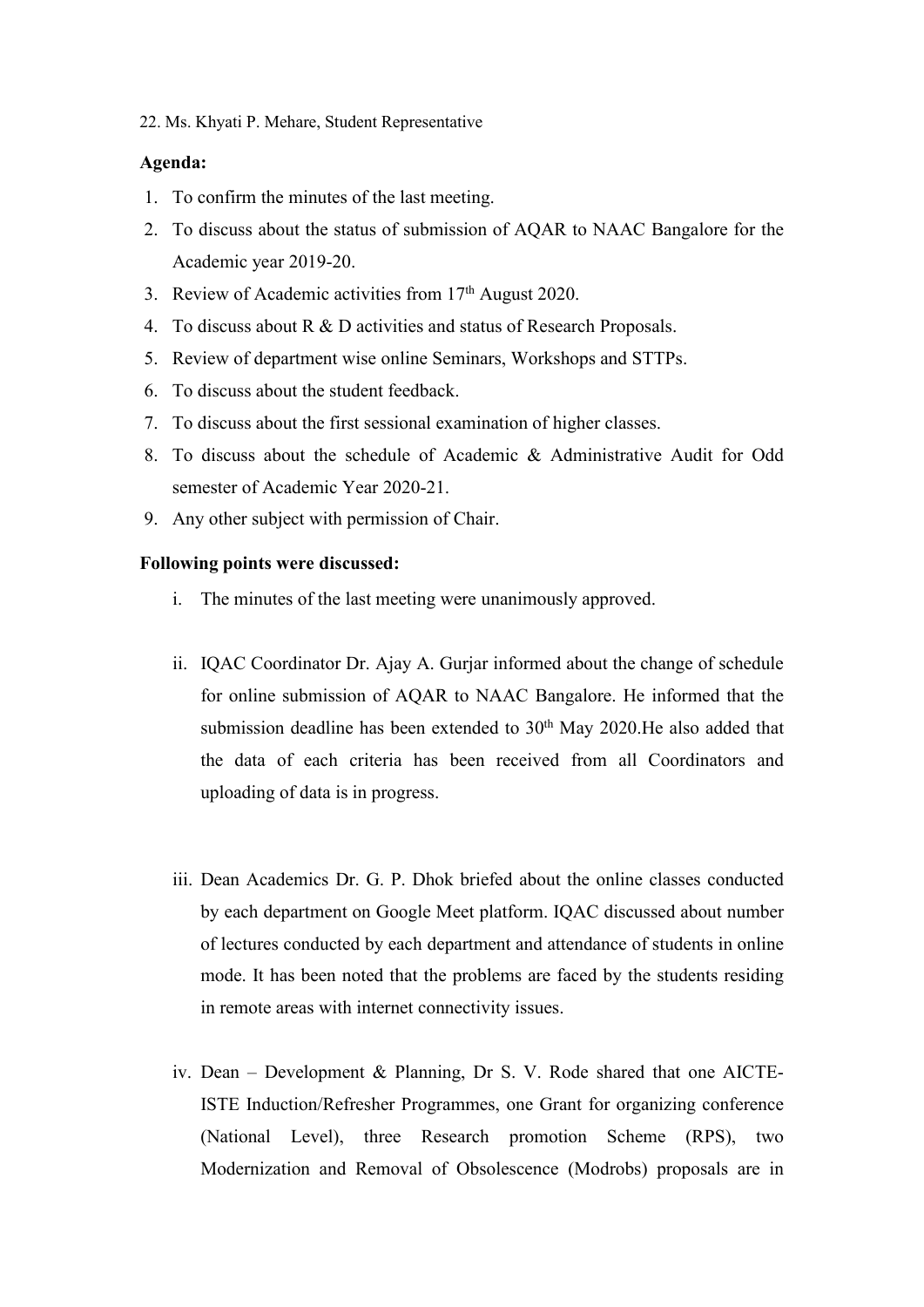process of submission to AICTE, New Delhi under AQIS Scheme 2020-21. Discussion has been done also on Proposals to be submitted to AICTE, New Delhi under ATAL Academy 2020-21.

- v. Review of department wise online Seminars, Workshops and STTPs has been taken. Dr. A. D. Gawande (HOD, EXTC) informed that AICTE sponsored one-week online STTP on "Recent trends in Biomedical Signal Processing" is organized by the Department of Electronics & Telecommunication, Sipna College of Engineering & Technology, Amravati with an objective to provide an exposure to both basics and recent advances in medical signal and image processing to the teaching and research community working in the domain of Biomedical Engineering. A team of renowned IITians Dr. Prashant Bansod, Dr. Manesh Kokare, Dr. Minimol Balakrishnan, Dr. Ankit Bhurane, Dr. Manish Tibdewal, Dr. Amol Patil, Dr. Rahul Ingle, Dr, Vijay Mane, and in house experts Dr. Sagar Tawani, Dr. Aashish Bardekar, Dr. Ujwal S. Ghate & Dr. Avinash D. Gawande will conducted sessions during this STTP. This programme will be conducted in online mode due to COVID-19 Pandemic Scenario in three Phases viz. Phase I (from 23rd to 28th November), Phase II (from 7th to 12th December 2020) & Phase III (from 21st to 26th December 2020).
- vi. The coordinator informed that mid-session student Feedback of higher classes has been taken from students on 17<sup>th</sup> October 2020 to 21<sup>st</sup> October 2020 from all the sections online. Responses were received from maximum students. Analysis has been done and actions are undertaken. He also added that Feedback format has been changed and it is now available in English & local language (Marathi). From this semester a separate practical session feedback has been taken separately. Regular Teacher guardian meetings were also conducted online.
- vii. Dean Academics Dr. G. P. Dhok informed that the first sessional examination of higher classes has been conducted during 17th October 2020 to 20st October 2020 on LMS platform.